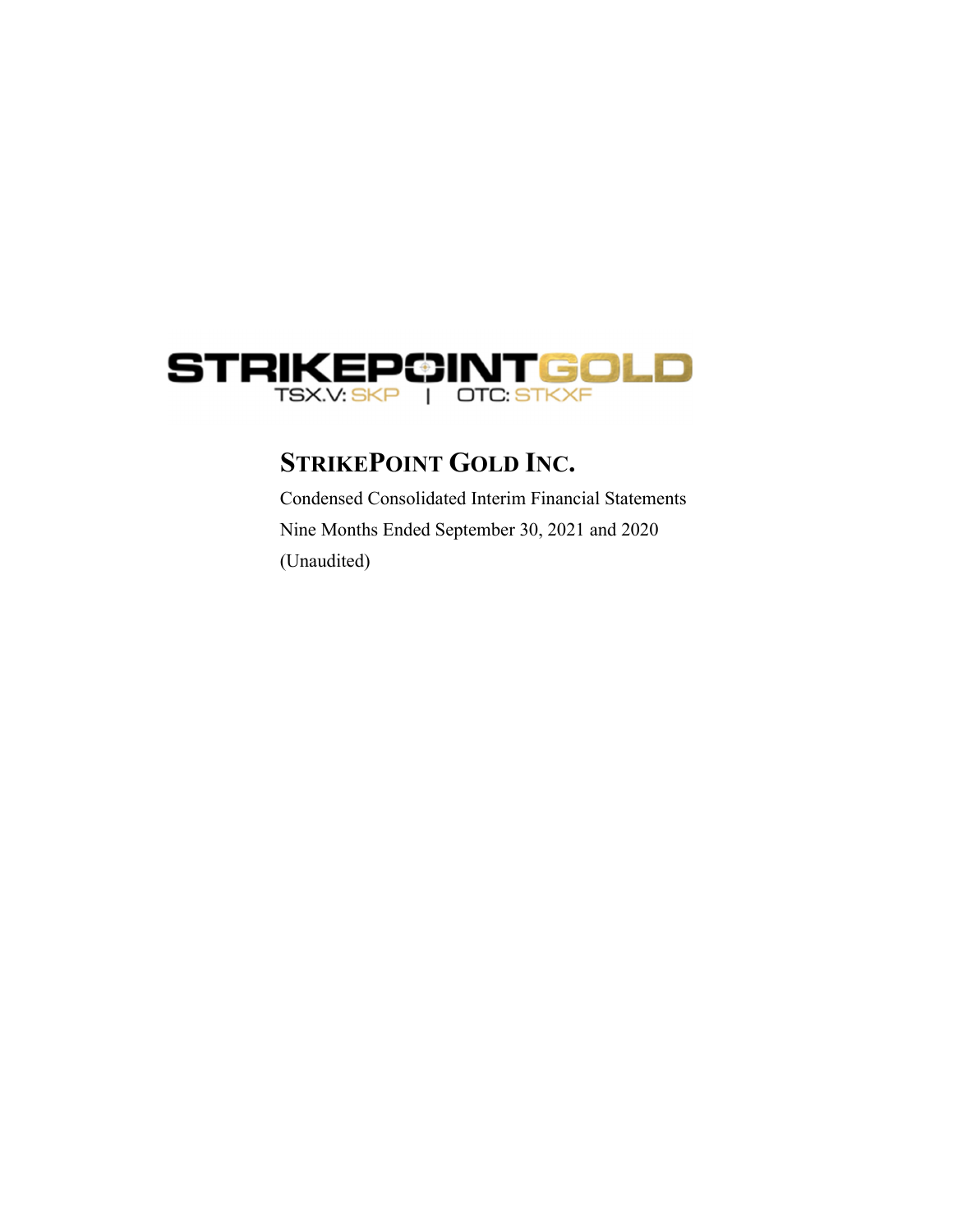These unaudited condensed consolidated interim financial statements of Strikepoint Gold Inc. for the nine months ended September 30, 2021 have been prepared by management and approved by the Board of Directors. These unaudited condensed consolidated interim financial statements have not been reviewed by the Company's external auditors.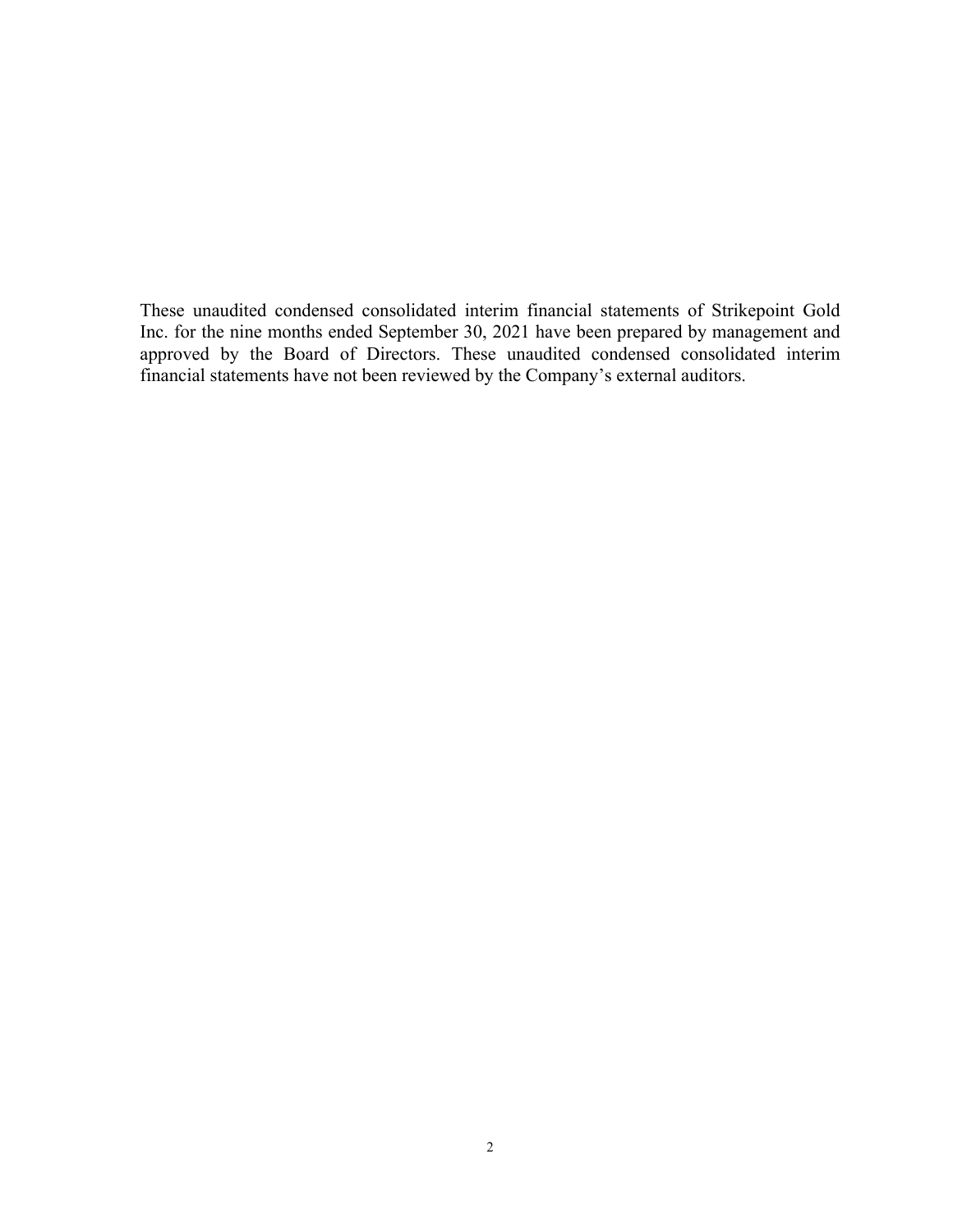|                                                     | September 30,<br>2021 | December 31,<br>2020 |
|-----------------------------------------------------|-----------------------|----------------------|
| <b>ASSETS</b>                                       |                       | Audited              |
| <b>Current</b>                                      |                       |                      |
| Cash and equivalents                                | \$<br>6,684,801       | \$<br>6,204,877      |
| Marketable securities (Note 3)                      | 48,000                |                      |
| Receivables                                         | 218,537               | 98,622               |
| Prepaid expenses and deposits                       | 144,666               | 25,135               |
|                                                     | 7,096,004             | 6,328,634            |
| <b>Reclamation bond</b>                             | 49,000                | 49,000               |
|                                                     | \$<br>7,145,004       | \$<br>6,377,634      |
| <b>LIABILITIES AND SHAREHOLDERS' EQUITY</b>         |                       |                      |
| <b>Current</b>                                      |                       |                      |
| Accounts payable and accrued liabilities (Note 5)   | \$<br>642,877         | \$<br>174,869        |
| Flow-through share premium liability (Note $6(b)$ ) | 528,683               | 571,429              |
|                                                     | 1,171,560             | 746,298              |
| <b>Shareholders' equity</b>                         |                       |                      |
| Share capital (Note 6)                              | 49,174,110            | 45, 147, 022         |
| Reserves (Note 6)                                   | 10,220,674            | 9,009,739            |
| Deficit                                             | (53, 421, 340)        | (48, 525, 425)       |
|                                                     | 5,973,444             | 5,631,336            |
|                                                     | \$<br>7,145,004       | \$<br>6,377,634      |

**Nature of operations and going concern** (Note 1) **Commitments** (Note 4)

**On behalf of the Board:** 

*"Shawn Khunkhun"* Director*"Ian Harris"* Director Shawn KhunKhun Ian Harris

See accompanying notes to these unaudited condensed consolidated interim financial statements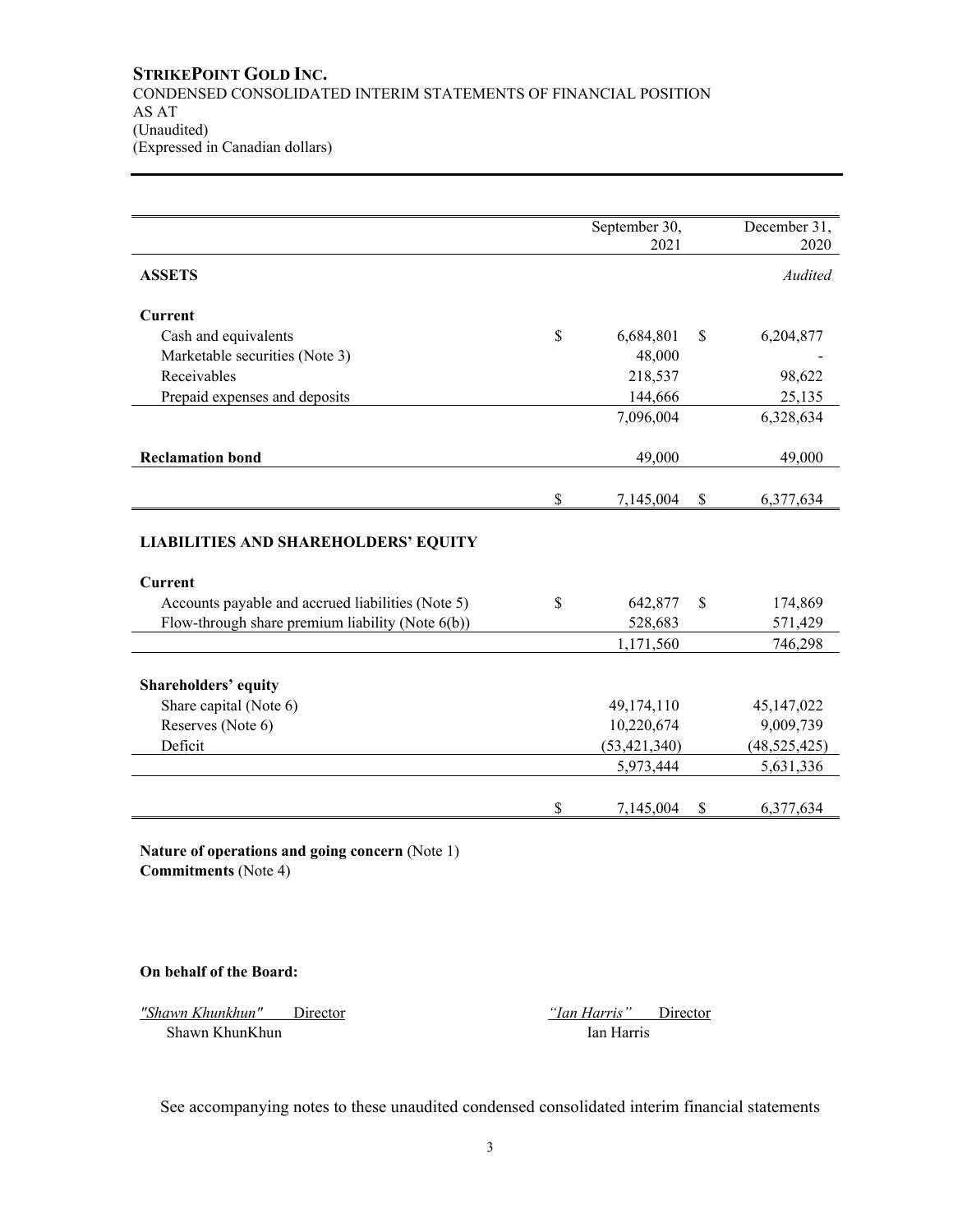# **STRIKEPOINT GOLD INC.** CONDENSED CONSOLIDATED INTERIM STATEMENTS OF LOSS AND COMPREHENSIVE LOSS (Unaudited) (Expressed in Canadian dollars)

|                                                                             |      | Three months     | Three months  |               | Nine months   |               | Nine months   |
|-----------------------------------------------------------------------------|------|------------------|---------------|---------------|---------------|---------------|---------------|
|                                                                             |      | ended            | ended         |               | ended         |               | ended         |
|                                                                             |      | Sept 30, 2021    | Sept 30, 2020 |               | Sept 30, 2021 |               | Sept 30, 2020 |
| <b>EXPENSES</b>                                                             |      |                  |               |               |               |               |               |
| Consulting                                                                  | \$   | 31,250 \$        | 24,763 \$     |               | 59,250 \$     |               | 59,763        |
| Exploration costs (Notes 3, 4, & 5)                                         |      | 3,368,802        | 1,354,482     |               | 4,016,085     |               | 1,448,099     |
| Management fees (Note 12)                                                   |      | 95,000           | 80,000        |               | 185,000       |               | 155,000       |
| Office                                                                      |      | 13,446           | 10,461        |               | 37,568        |               | 33,315        |
| Professional fees                                                           |      | 45,400           | 44,834        |               | 106,201       |               | 89,393        |
| Property acquisition payments (Notes $4 & 7$ )                              |      |                  | 40,000        |               |               |               | 790,000       |
| Rent                                                                        |      | 4,200            |               |               | 12,600        |               | 9,900         |
| Share-based payments (Note 11(d))                                           |      | 71,806           | 926,074       |               | 1,203,623     |               | 1,052,800     |
| Shareholder communication                                                   |      | 86,966           | 127,415       |               | 229,354       |               | 210,107       |
| Transfer agent and filing fees                                              |      | 23,254           | 3,689         |               | 64,330        |               | 42,077        |
| Travel and related costs                                                    |      |                  |               |               |               |               | 5,564         |
|                                                                             |      |                  |               |               |               |               |               |
| <b>Loss from operations</b>                                                 |      | (3,740,124)      | (2,611,718)   |               | (5,914,011)   |               | (3,896,018)   |
|                                                                             |      |                  |               |               |               |               |               |
| Gain on sale of mineral properties (Note 4)                                 |      |                  |               |               | 97,000        |               | 710,000       |
| Interest income                                                             |      | 202              | 1,533         |               | 2024,850      |               | 1,941         |
| Realized gain (loss) on marketable securities (Note 3)                      |      |                  | (196,920)     |               |               |               | 88,048        |
| Flow-through share premium reversal (Note $6(b)$ )                          |      | 786,878          | $1,533-$      |               | 945,246       |               |               |
| Unrealized gain (loss) on marketable securities (Note 3)                    |      | (29,000)         | (461, 172)    |               | (29,000)      |               |               |
|                                                                             |      | 758,080          | (656, 559)    |               | 1,018,096     |               | 799,989       |
| Income (loss) and comprehensive income (loss) for                           |      |                  |               |               |               |               |               |
| the period                                                                  | \$   | $(2,982,044)$ \$ | (3,268,277)   | -\$           | (4,895,915)   | $\mathcal{S}$ | (3,096,029)   |
| Income (loss) per common share (basic and diluted)                          | $\$$ | $(0.01)$ \$      | (0.02)        | $\mathcal{S}$ | (0.02)        | $\mathbb{S}$  | (0.02)        |
| Weighted average number of common shares<br>outstanding (basic and diluted) |      | 207,346,886      | 132,478,839   |               | 197,631,582   |               | 131,324,993   |

See accompanying notes to these unaudited condensed consolidated interim financial statements.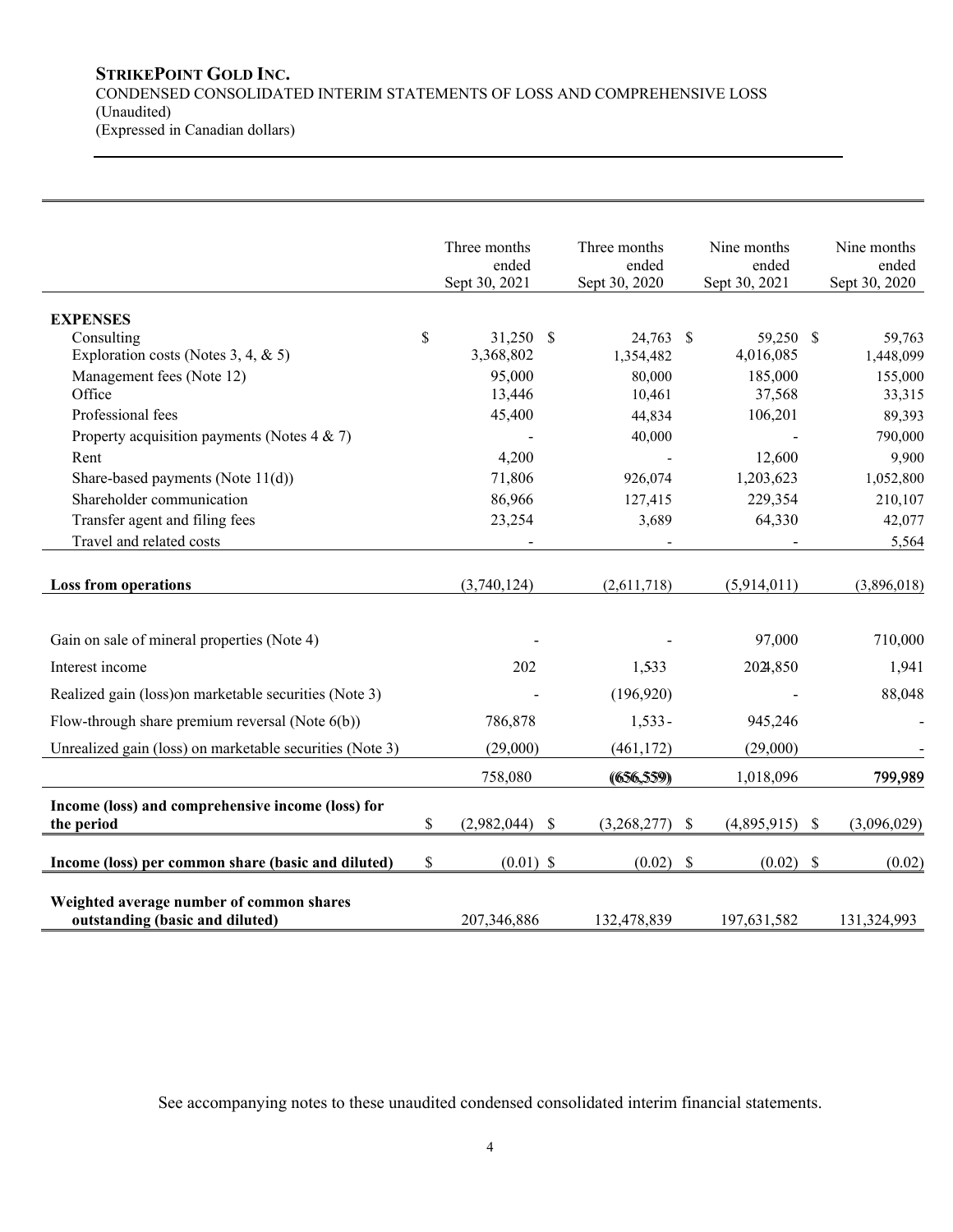# **STRIKEPOINT GOLD INC.** CONDENSED CONSOLIDATED INTERIM STATEMENTS OF CASH FLOWS NINE MONTHS ENDED SEPTEMBER 30, (Unaudited) (Expressed in Canadian dollars)

|                                                                                                                                                | 2021                   | 2020              |
|------------------------------------------------------------------------------------------------------------------------------------------------|------------------------|-------------------|
| <b>CASH FLOWS FROM OPERATING ACTIVITIES</b>                                                                                                    |                        |                   |
| Income(loss) for the period                                                                                                                    | \$<br>$(4,895,915)$ \$ | (3,096,029)       |
| Items not affecting cash:                                                                                                                      |                        |                   |
| Gain on sale of mineral properties                                                                                                             | (97,000)               | (710,000)         |
| Issuance of shares for exploration asset                                                                                                       |                        | 750,000           |
| Share-based payments                                                                                                                           | 1,203,623              | 1,052,800         |
| Flow-through share premium reversal                                                                                                            | (945, 246)             |                   |
| Realized loss on marketable securities                                                                                                         |                        | (88, 048)         |
| Unrealized loss on marketable securities                                                                                                       | 29,000                 |                   |
| Change in non-cash working capital items:                                                                                                      |                        |                   |
| Decrease in receivables                                                                                                                        | (119, 915)             | 26,951            |
| (Increase) decrease in prepaid expenses and deposits                                                                                           | (119, 531)             | (128, 445)        |
| Increase (decrease) in accounts payable and accrued liabilities                                                                                | 468,008                | 745,228           |
| Net cash used in operating activities                                                                                                          | (4,476,976)            | (1,447,543)       |
| <b>CASH FLOWS FROM INVESTING ACTIVITIES</b><br>Proceeds from the sale of exploration assets<br>Proceeds from the sale of marketable securities | 20,000                 | 50,000<br>748,038 |
| Net cash provided by investing activities                                                                                                      | 20,000                 | 798,038           |
| <b>CASH FLOWS FROM FINANCING ACTIVITIES</b><br>Proceeds from the issuance of shares, net                                                       | 4,277,300              | 2,298,500         |
| Proceeds from the exercise of options and warrants                                                                                             | 659,600                |                   |
| Net cash provided by financing activities                                                                                                      | 4,936,900              | 2,298,500         |
| Change in cash and equivalents during the period                                                                                               | 479,924                | 1,649,005         |
| Cash and equivalents, beginning of period                                                                                                      | 6,204,877              | 432,110           |
| Cash and equivalents, end of period                                                                                                            | \$<br>6,684,801        | \$<br>2,081,115   |
| Cash and equivalents consists of:<br>Cash                                                                                                      | \$<br>6,584,801        | \$<br>981,115     |
| Guaranteed Investment Certificates (less than 90 days)                                                                                         | 100,000                | 1,100,000         |
|                                                                                                                                                | \$<br>6,684,801        | \$<br>2,081,115   |

See accompanying notes to these unaudited condensed consolidated interim financial statements.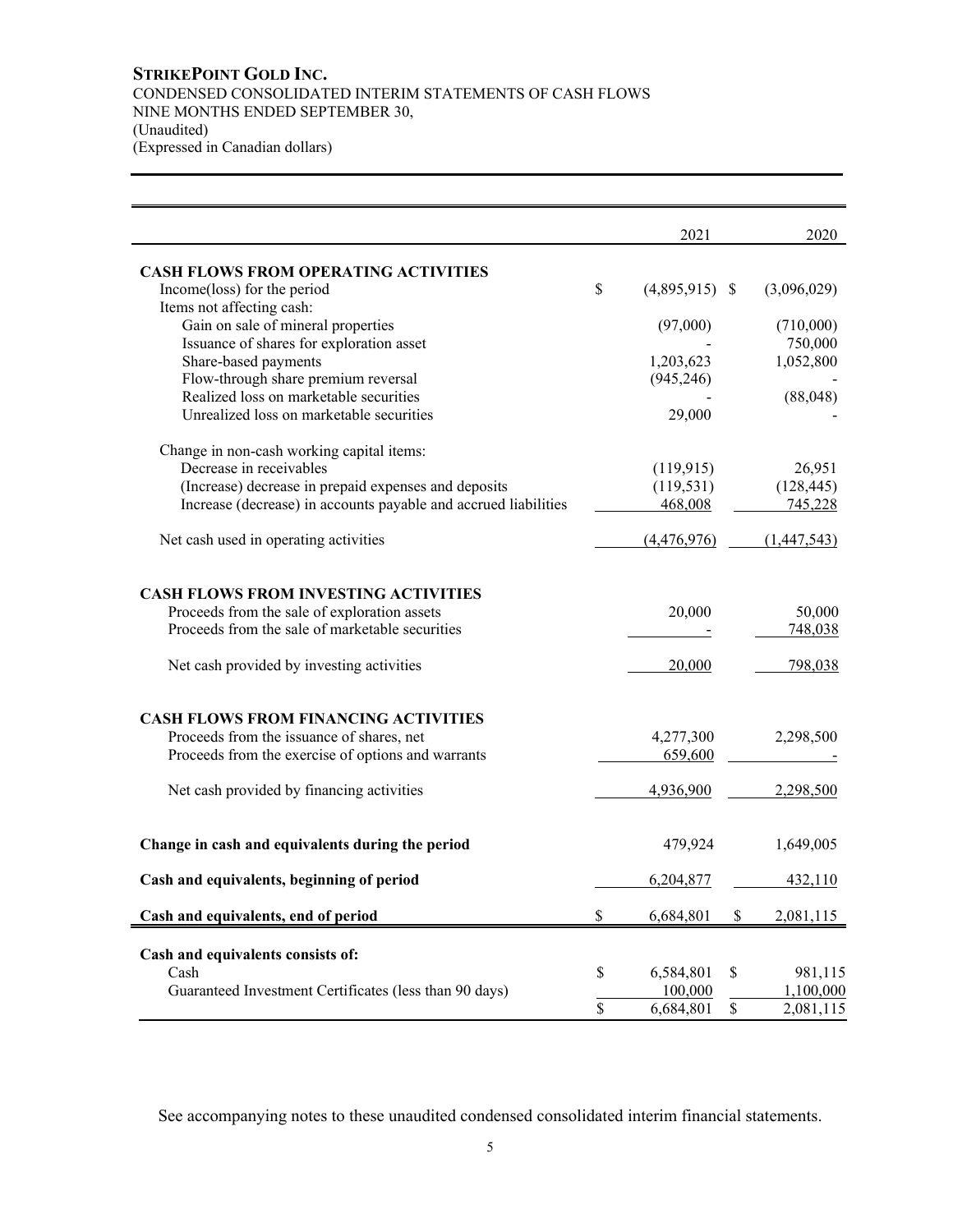|                                                             |               | <b>Share Capital</b> |            |               |                 |               |                |     |                |
|-------------------------------------------------------------|---------------|----------------------|------------|---------------|-----------------|---------------|----------------|-----|----------------|
|                                                             | <b>Number</b> |                      | Amount     |               | <b>Reserves</b> |               | <b>Deficit</b> |     | <b>Total</b>   |
|                                                             |               |                      |            |               |                 |               |                |     |                |
| Balance at December 31, 2019                                | 110,558,436   | \$                   | 37,290,702 | <sup>S</sup>  | 8,073,704       | <sup>\$</sup> | (44, 840, 469) | S   | 523,937        |
| Shares issued for private placement, net                    | 24,380,000    |                      | 1,892,024  |               |                 |               | 62,976         |     |                |
| Shares issued for property acquisition                      | 15,000,000    |                      | 750,000    |               |                 |               |                |     |                |
| Shares issued for the exercise of options                   | 3,650,000     |                      | 350,726    |               |                 |               | (87, 226)      |     |                |
| Shares issued for the exercise of warrants                  | 400,000       |                      | 80,000     |               |                 |               |                |     |                |
| Share-based payments<br>Comprehensive income for the period |               |                      |            |               |                 |               | 1,052,800      |     | (3,096,029)    |
|                                                             |               |                      |            |               |                 |               |                |     |                |
| <b>Balance at September 30, 2020</b>                        | 153,988,436   | S                    | 40,283,452 | <sup>\$</sup> |                 | \$.           | 9,102,254      |     | (47, 936, 498) |
| <b>Balance at December 31, 2020</b>                         | 185,998,886   | \$                   | 45,147,022 | <sup>\$</sup> | 9,009,739       | <sup>\$</sup> | (48,525,425)   | \$. | 5,631,336      |
| Issuance of common shares                                   | 18,050,000    |                      | 4,201,054  |               | 76,246          |               |                |     | 4,277,300      |
| Flow-through premium liability (Note $6(b)$ ))              |               |                      | (902, 500) |               |                 |               |                |     | (902, 500)     |
| Shares issued for the exercise of warrants and options      | 3,298,000     |                      | 728,534    |               | (68, 934)       |               |                |     | 659,600        |
| Share-based payments                                        |               |                      |            |               | 1,203,623       |               |                |     | 1,203,623      |
| Comprehensive loss for the period                           |               |                      |            |               |                 |               | (4,895,915)    |     | (4,895,915)    |
| <b>Balance at September 30, 2021</b>                        | 207,346,886   | S                    | 49,174,110 |               | 10,220,674      | S             | (53, 421, 340) | S.  | 5,973,444      |

See accompanying notes to these unaudited condensed consolidated interim financial statements.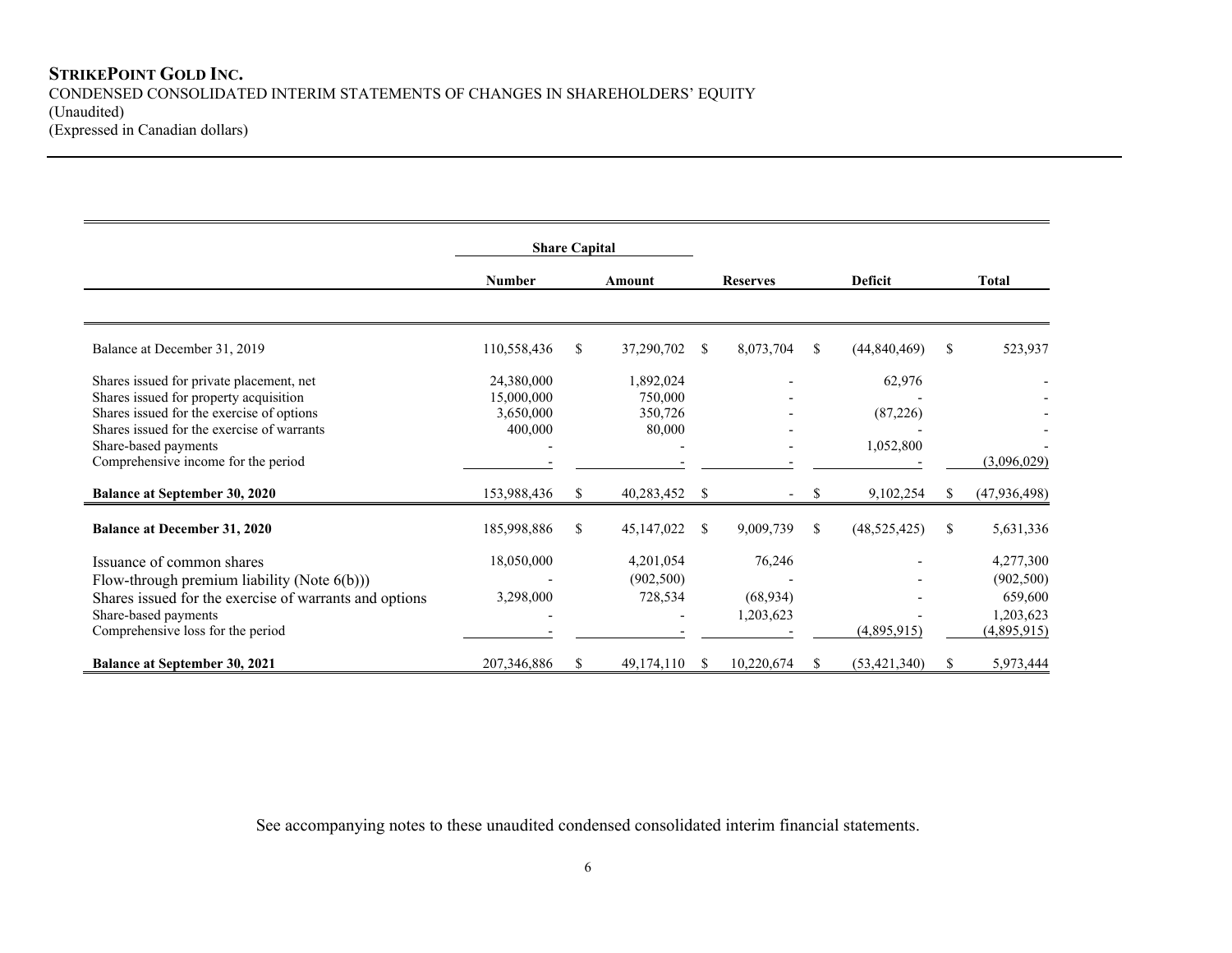# **1. NATURE OF OPERATIONS AND GOING CONCERN**

StrikePoint Gold Inc. (the "Company") is incorporated under the laws of the Province of Alberta and is listed on the TSX Venture Exchange under the symbol "SKP". The Company is considered to be in the exploration stage with respect to its mineral properties. Based on the information available to date, the Company has not yet determined whether its mineral properties contain ore reserves.

The Company's head office and principle address is 300 - 1055 West Hastings Street, Vancouver, BC, V6E 2E9. The registered and records office is located at 2080 - 777 Hornby Street, Vancouver, BC, V6Z 1S4.

These unaudited condensed consolidated interim financial statements have been prepared by management on the basis of accounting principles applicable to a going concern, which assumes that the Company will continue in operation for the foreseeable future and will be able to realize its assets and discharge its liabilities in the normal course of operations. The Company's ability to continue as a going concern is dependent upon its ability to obtain the financing necessary to complete its exploration projects by issuance of share capital or through joint ventures, and/or proceeds from the disposition of a property. As at September 30, 2021, the Company has an accumulated deficit of \$53,421,340 and has working capital of \$5,924,444.

In March 2020, the World Health Organization declared coronavirus COVID-19 a global pandemic. This contagious disease outbreak and any related adverse public health developments has adversely affected workforces, economies, and financial markets globally, potentially leading to an economic downturn. It is not possible for the Company to predict the duration or magnitude of the adverse results of the outbreak and its effects on the Company's business or results of operations at this time.

These unaudited condensed consolidated interim financial statements do not include any adjustments relating to the recoverability and classification of recorded asset amounts and classification of liabilities that might be necessary should the Company be unable to continue in existence.

# **2. SIGNIFICANT ACCOUNTING POLICIES AND BASIS OF PREPARATION**

These unaudited condensed consolidated interim financial statements were authorized for issue on November 29, 2021 by the directors of the Company.

## *Principles of consolidation*

These unaudited condensed consolidated interim financial statements include the accounts of its wholly-owned subsidiary Mount Rainey Silver Inc. ("Mount Rainey") and its wholly-owned inactive subsidiary, Braveheart Gold Inc. All intercompany accounts and transactions have been eliminated on consolidation.

During January 2020, the Company acquired 100% of the shares of Mount Rainey from Skeena Resources Ltd. ("Skeena"), in conjunction with the acquisition of the Porter Idaho Property. Mount Rainey is the holder of the Porter Idaho Property and, as per the terms of the mineral property acquisition agreement, the Company acquired Mount Rainey and title to the Porter Idaho property by making the final payment of \$750,000 to Skeena by way of the issuance of 15,000,000 common shares of the Company to Skeena. All accounts of Mount Rainey have been consolidated into these financial statements. (Note 4(b)).

## *Basis of preparation*

These unaudited condensed consolidated interim financial statements, including comparatives, have been prepared in accordance with International Accounting Standard 34 "Interim Financial Reporting" ("IAS 34") using accounting policies consistent with the International Financial Reporting Standards ("IFRS") issued by the International Accounting Standards Board ("IASB") and Interpretations of the IFRS Interpretations Committee.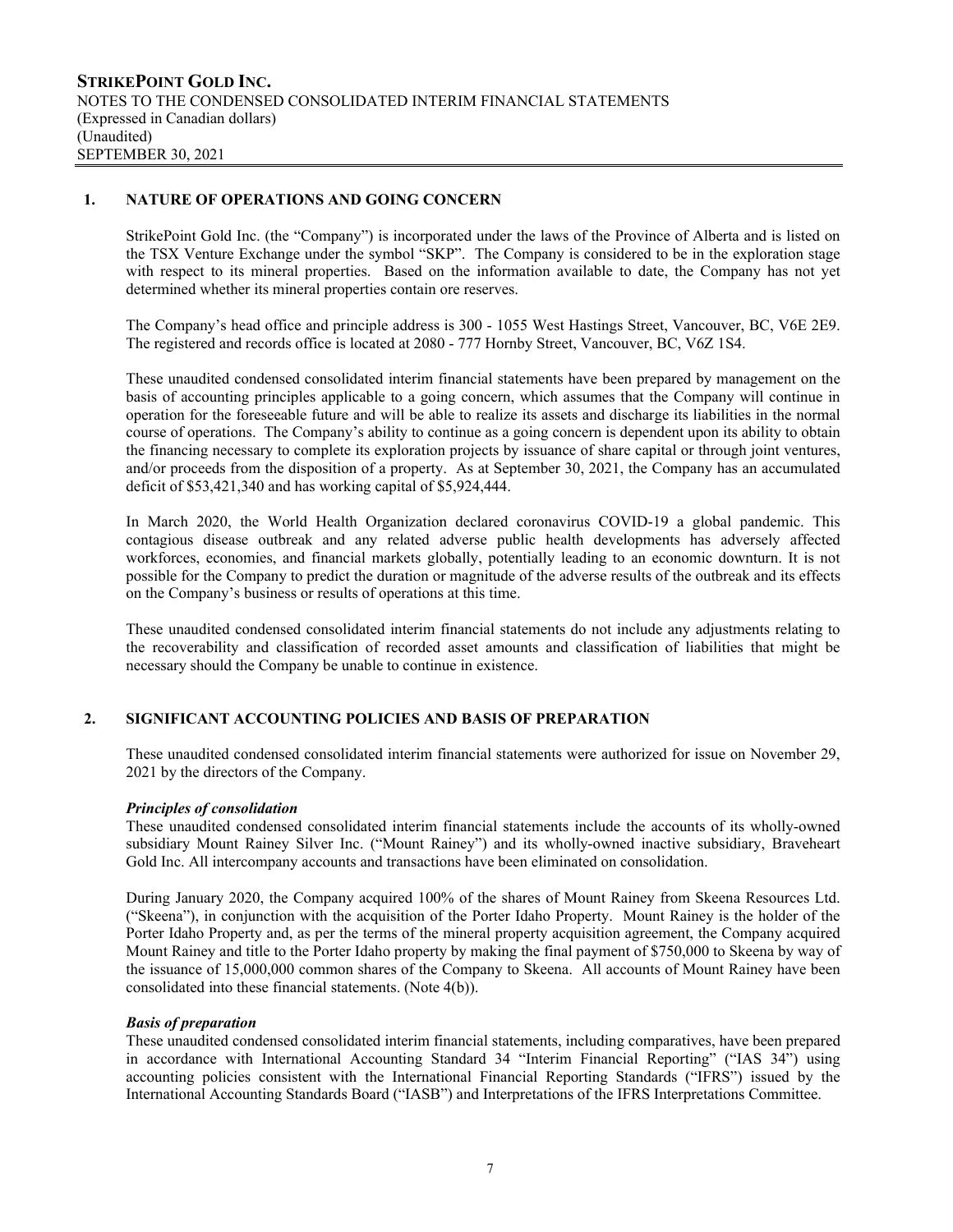## **2. SIGNIFICANT ACCOUNTING POLICIES AND BASIS OF PREPARATION** (cont'd)

#### *Basis of preparation* (cont'd)

These unaudited condensed interim consolidated financial statements do not include all of the disclosures required for annual financial statements and, therefore, should be read in conjunction with the Company's audited annual consolidated financial statements and notes thereto for the year ended December 31, 2020. In particular, the Company's significant accounting policies where were presented in Note 2 to the consolidated financials for the fiscal year ended December 31, 2020 have been consistently applied in the preparation of the Company's condensed consolidated interim financial statements.

These unaudited condensed consolidated interim financial statements are presented in Canadian dollars unless otherwise noted.

## **3. MARKETABLE SECURITIES**

(a) During the nine months ended September 30, 2020, the Company received 3,000,000 common shares of American Creek Resources ("AMC"), a Canadian public company, with a fair value of \$210,000, as consideration for the sale of the Glacier Creek property. (Note 4(C))

During the nine months ended September 30, 2020, the Company sold 3,000,000 AMC shares for net proceeds of \$406,334 and, as a result, recorded a realized gain on marketable securities of \$196,335.

(b) During the nine months ended September 30, 2020, the Company received 2,000,000 common shares of Sitka Gold Corp. ("Sitka) (Note 4(C), a public company, with a fair value of \$450,000, as consideration for the sale of the Mahtin property. (Note 4(C)).

During the nine months ended September 30, 2020, the Company sold 2,000,000 Sitka shares for net proceeds of \$341,714 and, as a result, recorded a realized loss on marketable securities of \$88,049.

(c) During the nine months ended September 30, 2021, the Company received 150,000 common shares of 1911 Gold Corp. (a Canadian public company) in conjunction with the sale of its Angelina property (Note 4(G)), with an initial fair value of \$77,000. At September 30, 2021, the fair value of the remaining 150,000 common shares was \$48,000 and, as a result, the Company recorded an unrealized loss on marketable securities of \$29,000.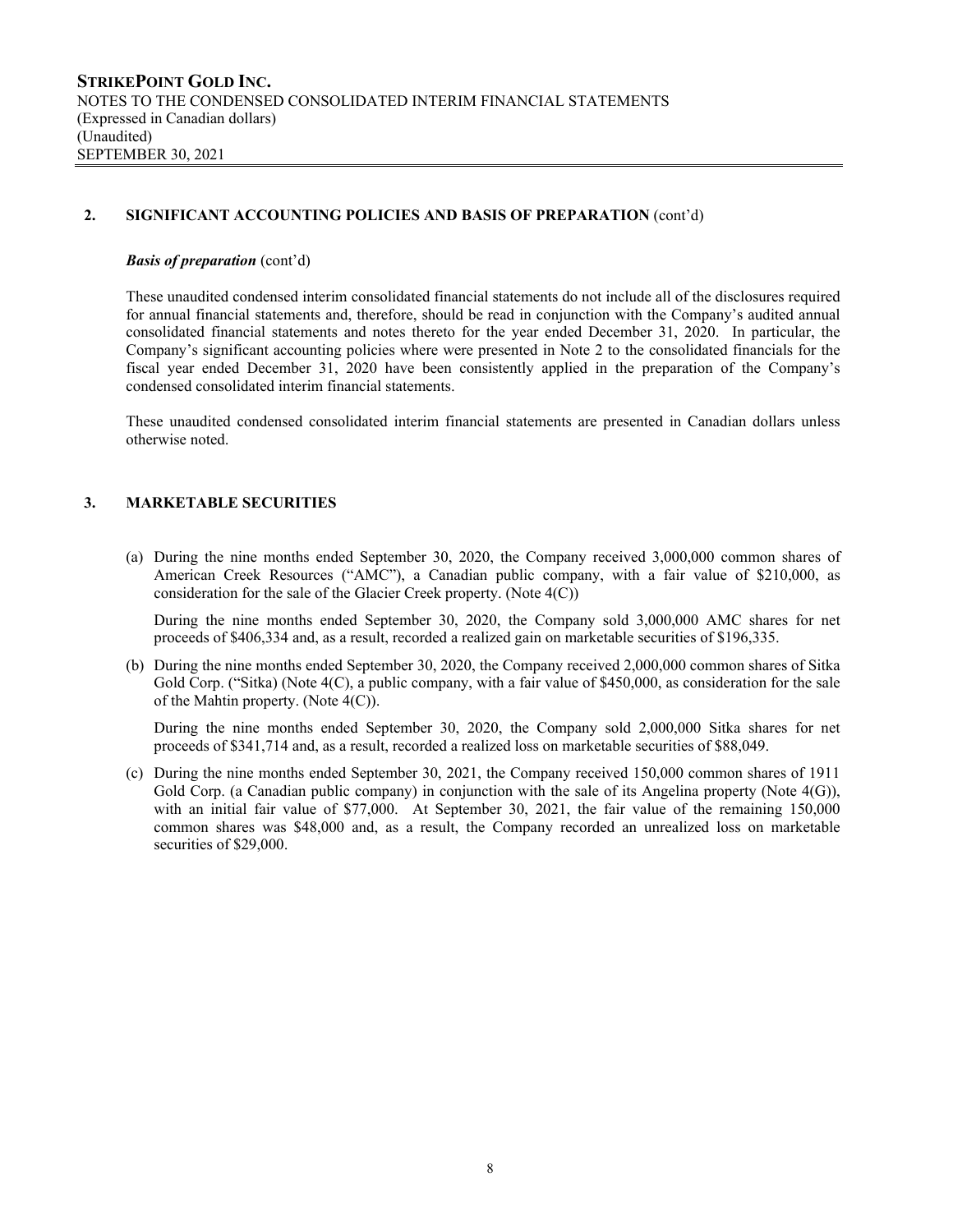# **4. EXPLORATION AND EVALUATION PROPERTIES**

| <b>Exploration Costs</b>    | Willoughby<br>Property<br>(A` | Porter Idaho<br>Property (Note<br>(B) | Yukon<br>Properties $(C)$      |               | Other<br>Properties<br>(D, E, F, G) | <b>Total – Nine months</b><br>ended Sept 30,<br>2021 |
|-----------------------------|-------------------------------|---------------------------------------|--------------------------------|---------------|-------------------------------------|------------------------------------------------------|
| Drilling and assaying costs | \$<br>1,632,460               | \$<br>254,328                         | \$<br>$\overline{\phantom{0}}$ | <sup>\$</sup> |                                     | \$<br>1,886,788                                      |
| Field costs                 | 383,044                       | 39,727                                |                                |               |                                     | 422,771                                              |
| Geological personnel        | 348,016                       | 32,165                                |                                |               |                                     | 380,181                                              |
| Geological consulting       | 194,673                       | 18,223                                |                                |               |                                     | 212,896                                              |
| Helicopter and fuel         | 1,004,117                     | 109,332                               | ۰                              |               |                                     | 1,113,449                                            |
| Total                       | \$<br>3,562,310               | \$<br>453,775                         | \$<br>$\overline{\phantom{0}}$ | \$            |                                     | \$<br>4,016,085                                      |
|                             |                               |                                       |                                |               |                                     |                                                      |
|                             |                               |                                       |                                |               |                                     |                                                      |
| <b>Exploration Costs</b>    | Willoughby                    |                                       |                                |               | Other                               | <b>Total – Nine months</b>                           |
|                             | Property                      | Porter Idaho                          | Yukon                          |               | Properties                          | ended Sept 30,                                       |
|                             | (A)                           | Property $(B)$                        | Properties $(C)$               |               | (D, E, F, G)                        | 2020                                                 |
| Drilling and assaying costs | \$<br>436,794                 | \$                                    | \$                             | \$            | $\overline{\phantom{0}}$            | \$<br>436,794                                        |
| Field costs                 | 90,019                        |                                       |                                |               |                                     | 90,019                                               |
| Geological personnel        | 192,207                       |                                       |                                |               |                                     | 192,207                                              |
| Geological consulting       | 346,569                       | 3,013                                 |                                |               |                                     | 349,582                                              |
| Helicopter and fuel         | 379,497                       |                                       |                                |               |                                     | 379,497                                              |

# **A) WILLOUGHBY PROPERTY**

During April 2019, the Company acquired a 100% interest in the Willoughby property, located in northwestern British Columbia, from ArcWest Exploration Inc. ("ArcWest") (formerly Sojourn Exploration Inc.), a Canadian public company, for a cash payments of \$10,000 (paid) and \$75,000 (paid) and the issuance of 3,000,000 common shares (issued and valued at \$420,000). During March 2019, the Company incurred a reclamation bond payment in the amount of \$39,000. During fiscal 2020, additional consideration of \$40,000 was paid in conjunction with the property purchase agreement.

ArcWest will retain a 1.5% net smelter return, which can be reduced by 0.50% for an additional \$1,000,000 cash payment.

# **B) PORTER IDAHO PROPERTY**

On August 15, 2018 (and amended February 11, 2019), the Company completed an acquisition agreement regarding the Porter Idaho property, near Stewart, British Columbia, with Skeena Resources Limited (TSXV: SKE) ("Skeena") (the "Porter Idaho Transaction"), whereby the Company purchased the property indirectly through the acquisition of all of the shares of Mount Rainey Silver Inc., a wholly-owned subsidiary of Skeena. The terms of the Porter Idaho Transaction are as follows:

- \$1,521,000 payable in cash to Skeena (\$250,000 was paid on completion of the Porter Idaho Transaction and \$521,000 was paid during the year ended December 31, 2019), with the final \$750,000 to be paid by December 31, 2019 in cash or in the equivalent value of common shares or special warrants of the Company, at the Company's election. In January 2020, the Company made the final payment to Skeena by issuing 15,000,000 common shares (Note 6(b));
- issuance to Skeena of 7,100,000 Strikepoint common shares (issued August 15, 2018 valued at \$1,136,000);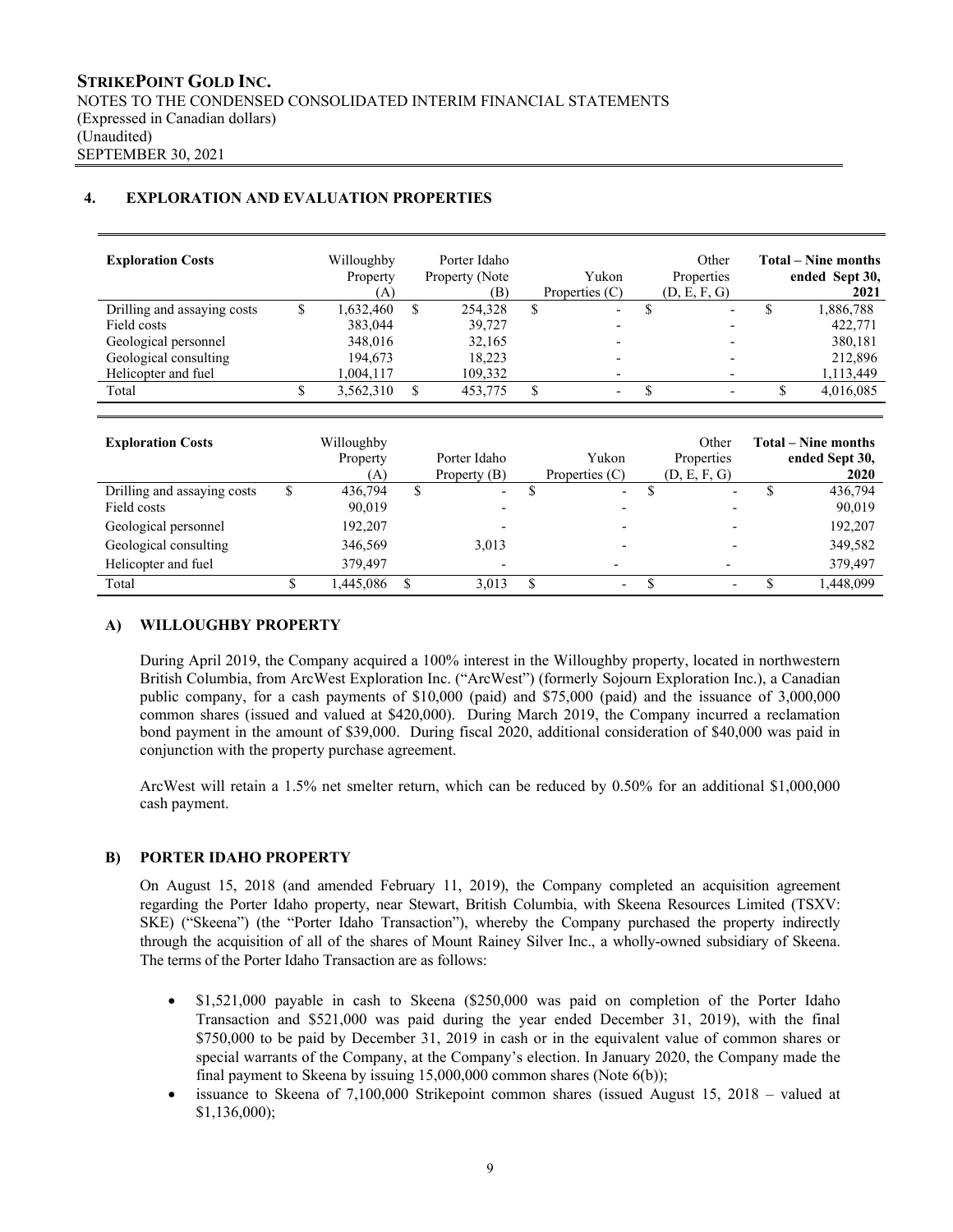# **4. EXPLORATION AND EVALUATION PROPERTIES** (cont'd)

- $\bullet$  issuance to Skeena of 2,400,000 special warrants of Strikepoint (issued August 15, 2018 valued at \$384,000). These special warrants (converted on July 30, 2019) had a five-year term. Each special warrant was convertible into common shares of the Company for no additional consideration at the time of conversion.
- grant of 1% NSR on the property with the option to buy back 0.5% at a price of \$750,000.

The acquisition of Mount Rainey Silver Inc. is accounted for as an asset acquisition and closed on January 22, 2020 (Note 2).

# **C) YUKON PROPERTIES**

On March 28, 2017, the Company signed a definitive agreement with IDM Mining Ltd. ("IDM"), now a wholly-owned subsidiary of Ascot Resources Ltd. (a Canadian public company), to purchase a 100% interest in a portfolio of claims and properties located in the Yukon, Canada. The terms of the agreement are as follows:

- pay  $$150,000$  in cash (paid);
- issue 10,500,000 common shares of the Company with a value of \$4,042,500 (issued); and
- incur \$1,500,000 in exploration expenditures by December 31, 2017 (incurred).

During the year ended December 31, 2020, the Company sold the Mahtin property to Sitka Gold Corp. in exchanged for the issuance of 2 million shares to Strikepoint (received). The Company has retained a 1% NRS, which can be purchased for a cash payment of \$1 million. The Company recorded an accounting gain of \$450,000 on the sale of the Mahtin property.

Also during the year ended December 31, 2020, the Company sold the Glacier Creek property to American Creek Resources Ltd. in exchange for the issuance of 3 million common shares to Strikepoint (received) and a cash payment of \$50,000 (received). The Company has retained a 0.5% NSR, which can be purchased for a cash payment of \$500,000. The Company recorded an accounting gain of \$260,000 on the sale of the Glacier Creek property.

# **D) HANDSOME JACK PROPERTY**

During August, 2018, the Company completed an acquisition agreement with Trifecta Gold Ltd. (TSXV: TG) ("Trifecta") to purchase the Handsome Jack property, adjacent to the Porter Idaho property, near Stewart, British Columbia (the "Transaction"). The terms of the Transaction are as follows:

- $\bullet$  \$25,000 payable in cash to Trifecta (paid);
- issuance to Trifecta of 250,000 Strikepoint common shares (issued valued at \$42,500); and
- grant of 1% NSR on the property with the option to buy back 0.5% at a price of \$500,000.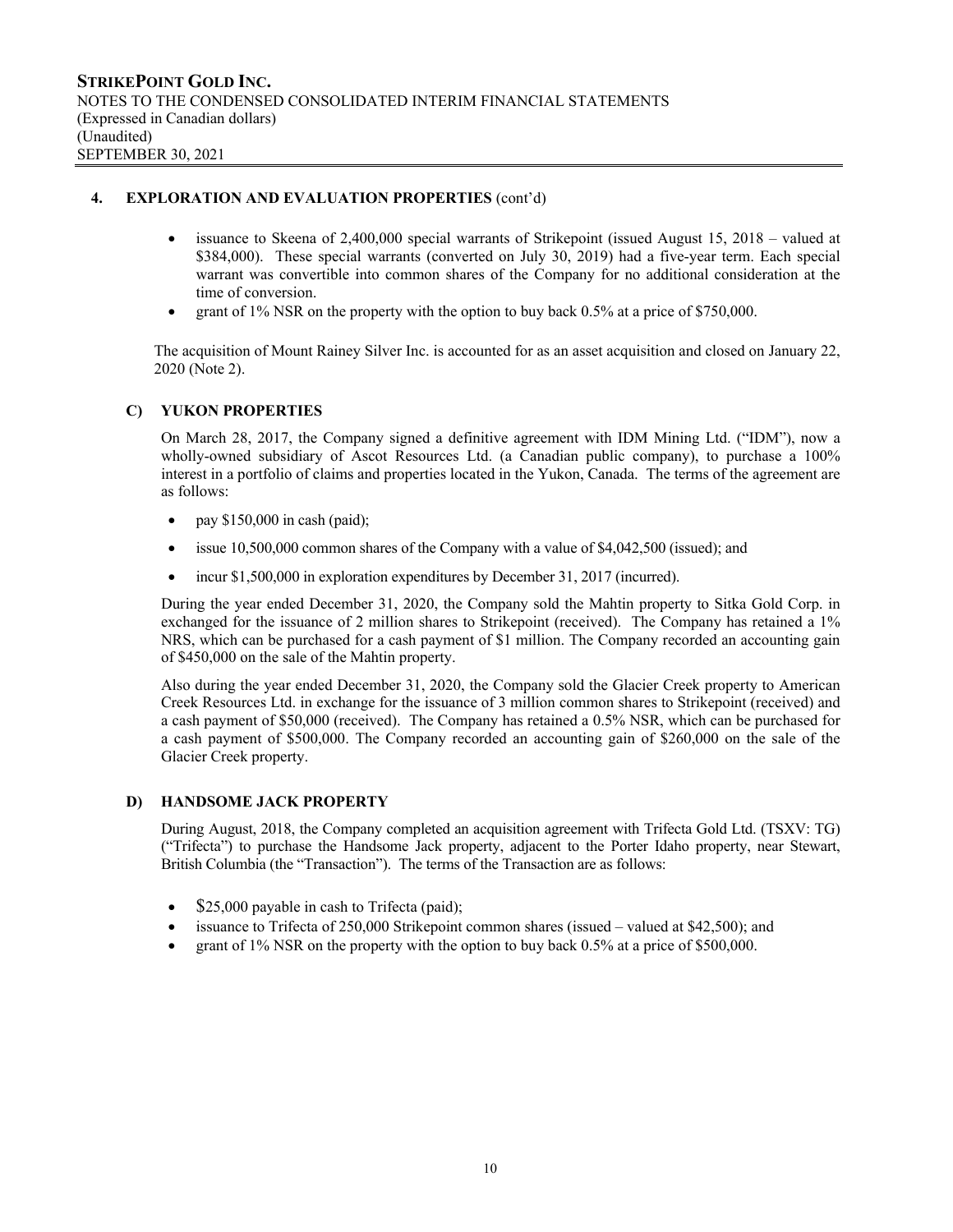## **4. EXPLORATION AND EVALUATION PROPERTIES** (cont'd)

#### **E) BIG, BADA AND BOOM PROPERTIES**

During September 2018, the Company acquired, by staking, the Big, Bada and Boom properties contiguous to its Porter Idaho and Handsome Jack properties near Stewart, BC. Staking costs totaled \$2,547.

## **F) LOBSTICK PROPERTY – ONTARIO**

The Company owns a 100% interest in the Lobstick property located in the Lobstick area near the Lake of the Woods, Ontario. The Lobstick property is subject to a 3% net smelter return royalty upon commencement of commercial production, for which the Company may repurchase two-thirds of the 3% net smelter return royalty for \$1,000,000 for each one-third repurchased.

The Company must pay and issue to the former Optionor:

- \$50,000 plus 100,000 common shares of the Company within 30 days of filing a technical report under National Instrument 43-101 demonstrating mineral resources on any part of the Lobstick Property; and
- \$50,000 plus 100,000 common shares of the Company within 30 days of filing a positive, bankable feasibility study (as defined under National Instrument 43-101) with respect to any part of the Lobstick Property.

The property is on care and maintenance.

## **G) ANGELINA PROPERTY - MANITOBA**

The Company's owned a 100% interest in the Angelina property, located in Rice Lake Belt, Manitoba. The property is on care and maintenance.

During June 2021, the Company sold this property to 1911 Gold Corp. ("1911"), a Canadian public company, for consideration comprised of a cash payment of \$20,000 (received), the receipt of 150,000 common shares of 1911 with a fair value of \$77,000 (received) and the retention of a 1% NSR

# **5. ACCOUNTS PAYABLE AND ACCRUED LIABILITIES**

|                           | September 30, $2021$ | December 31, 2020 |         |  |  |
|---------------------------|----------------------|-------------------|---------|--|--|
| Accounts payable (Note 7) | 642,877              |                   | 131,869 |  |  |
| Accrued liabilities       | -                    |                   | 43,000  |  |  |
| Total                     | 642.877              |                   | 174.869 |  |  |

## **6. SHARE CAPITAL AND RESERVES**

## a) Authorized share capital

As at September 30, 2021, the authorized share capital of the Company is an unlimited number of common shares without par value. All issued shares, consisting only of common shares, are fully paid.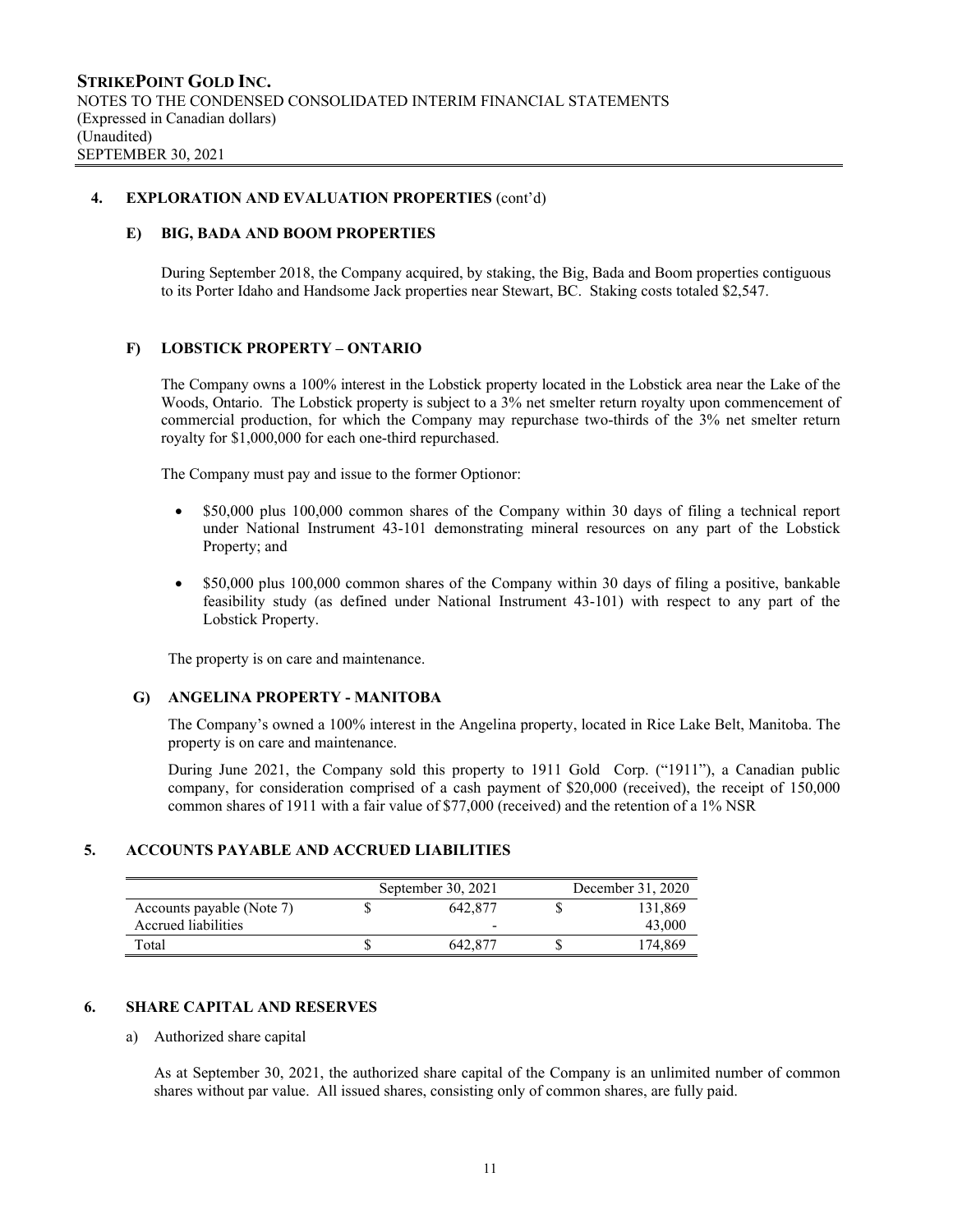#### b) Issued share capital

#### *Fiscal 2020*

On January 22, 2020, the Company issued 15,000,000 common shares with a value of \$750,000 to Skeena as a final payment in conjunction with the acquisition of Mount Rainey Silver Inc. (Note 5(B)).

On July 23, 2020, the Company completed a non-brokered private placement for gross proceeds of \$1,955,000, consisting of 23,000,000 units at \$0.085 per unit. Each unit consists of one common share and ½ share purchase warrant, with each full warrant exercisable at \$0.12 per share, for a two-year period. In conjunction with the completion of the private placement, the Company issued 1,380,000 finder's shares valued at \$117,300 based on the fair value of the shares issued as well as 690,000 finder's warrants with the same attributes as the unit warrants, with a value of \$62,976 using the Black-Scholes Option Pricing Model assuming an expected life of 2 years, expected dividend yield of 0%, a risk-free interest rate of 0.30% and an expected volatility of 101.72%.

In October and November 2020, the Company completed non-brokered private placements for gross proceeds of \$5,282,995 consisting of 9,523,812 flow-through common share units at a price of \$0.21 per unit and 21,886,638 non-flow-through common share units at a price of \$0.15 per unit. Each unit was comprised of one common share and one share purchase warrant. Each warrant entitles the holder to acquire one common share of the Company at a price of \$0.25 per share for a two-year period. The Company recognized a flow through premium liability of \$571,429 on issuance. To September 30, 2021, the Company expended \$2,000,000 of the \$2,000,000 flow-through funds raised on eligible exploration expenditures and, accordingly, the flowthrough liability was derecognized by the amount of \$571,429. Finders' fees payable in connection with the financing consisted of \$75,597 cash and 389,694 finder's warrants, with a value of \$61,485 using the Black-Scholes Option Pricing Model assuming an expected life of 2 years, expected dividend yield of 0%, a riskfree interest rate of 0.30% and an expected volatility of 107.03%.

During the year ended December 31, 2020, 4,250,000 stock options were exercised for proceeds totalling \$347,500. Upon the exercise of options, \$241,226 was reclassified from reserves to share capital.

During the year ended December 31, 2020, 400,000 warrants were exercised for proceeds totalling \$80,000.

## *Fiscal 2021*

On June 30, 2021, the Company completed a non-brokered private placement for gross proceeds of \$4,512,500, consisting of 18,050,000 flow-through common share units at a price of \$0.25 per unit. Each unit was comprised of one common share and ½ non-flow-through share purchase warrant, with each full warrant exercisable at \$0.35 per share, for an 18 month period. The Company recognized a flow through premium liability of \$902,500 on issuance. To September 30, 2021, the Company expended \$1,869,084 of the \$4,512,500 flow-through funds raised on eligible exploration expenditures and, accordingly, the flow-through liability of \$902,500 was derecognized by the amount of \$373,817. In conjunction with the completion of the private placement, the Company incurred finder's fees of \$235,200 and issued 972,000 finder's warrants exercisable at \$0.35 per warrant for an 18 month period, with a value of \$76,246 using the Black-Scholes Option Pricing model assuming an expected life of 18 months, expected dividend yield of 0%, a risk-free interest rate of 0.45% and an expected volatility of 116%.

During the nine months ended September 30, 2021, 2,898,000 warrants were exercised for proceeds totalling \$579,600. During the nine months ended September 30, 2021, 400,000 stock options were exercised for proceeds totalling \$80,000. Upon exercise of options, \$68,934 was reclassified from reserves to share capital.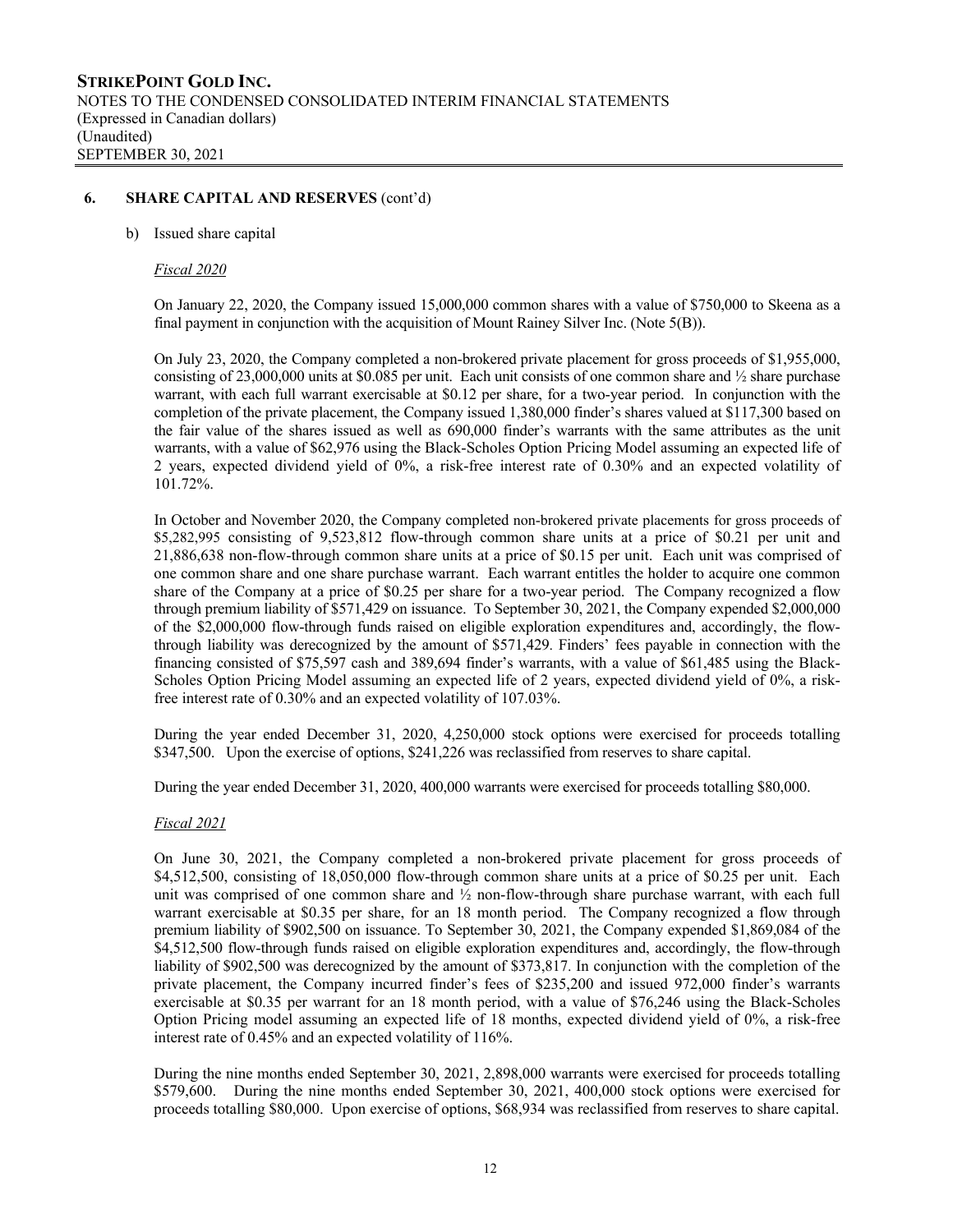#### c) Stock options

The Company has an incentive stock option plan in place under which it is authorized to grant options to directors and employees to acquire up to 10% of the Company's issued and outstanding common shares. Under the plan, the exercise price of each option may not be less than the market price of the Company's stock as calculated on the date of grant less the applicable discount. The options can be granted for a maximum term of 5 years and vesting periods are determined by the Board of Directors.

Details of stock options outstanding and exercisable as at September r30, 2021 are as follows:

| of Shares<br>Price                                                                                                                                                                                                                           | <b>Expiry Date</b>                                                                                                                                                                    |
|----------------------------------------------------------------------------------------------------------------------------------------------------------------------------------------------------------------------------------------------|---------------------------------------------------------------------------------------------------------------------------------------------------------------------------------------|
| $\ast$<br>\$0.20<br>500,000<br>\$0.20<br>2,050,000<br>1,650,000<br>\$0.20<br>1,700,000<br>\$0.20<br>1,200,000<br>\$0.20<br>4,775,000<br>\$0.20<br>200,000<br>\$0.20<br>\$0.20<br>2,000,000<br>**<br>4.850,000<br>\$0.25<br>500,000<br>\$0.20 | October 25, 2021<br>May 9, 2022<br>September 25, 2023<br>June 12, 2024<br>July 31, 2024<br>August 3, 2025<br>September 9, 2025<br>March 10, 2026<br>June 6, 2026<br>September 6, 2026 |

\*expired unexercised subsequent to September 30, 2021

\*\* 250,000 cancelled subsequent to September 30, 2021

Stock option transactions are summarized as follows:

|                                          | Number      | Weighted<br>Average |
|------------------------------------------|-------------|---------------------|
|                                          | of          | Exercise            |
|                                          | Options     | Price               |
|                                          |             |                     |
| Balance, December 31, 2019               | 9,800,000   | \$<br>0.18          |
| Forfeited                                | (1,350,000) | 0.05                |
| Exercised                                | (4,250,000) | 0.07                |
| Granted                                  | 9,475,000   | 0.14                |
| Balance, December 31, 2020               | 13,675,000  | 0.21                |
| Exercised                                | (400,000)   | 0.20                |
| Expired                                  | (1,200,000) | 0.15                |
| Granted                                  | 7,350,000   | 0.23                |
| Balance, September 30, 2021              | 19,425,000  | \$<br>0.21          |
| Balance, exercisable, September 30, 2021 | 19,425,000  | \$<br>0.21          |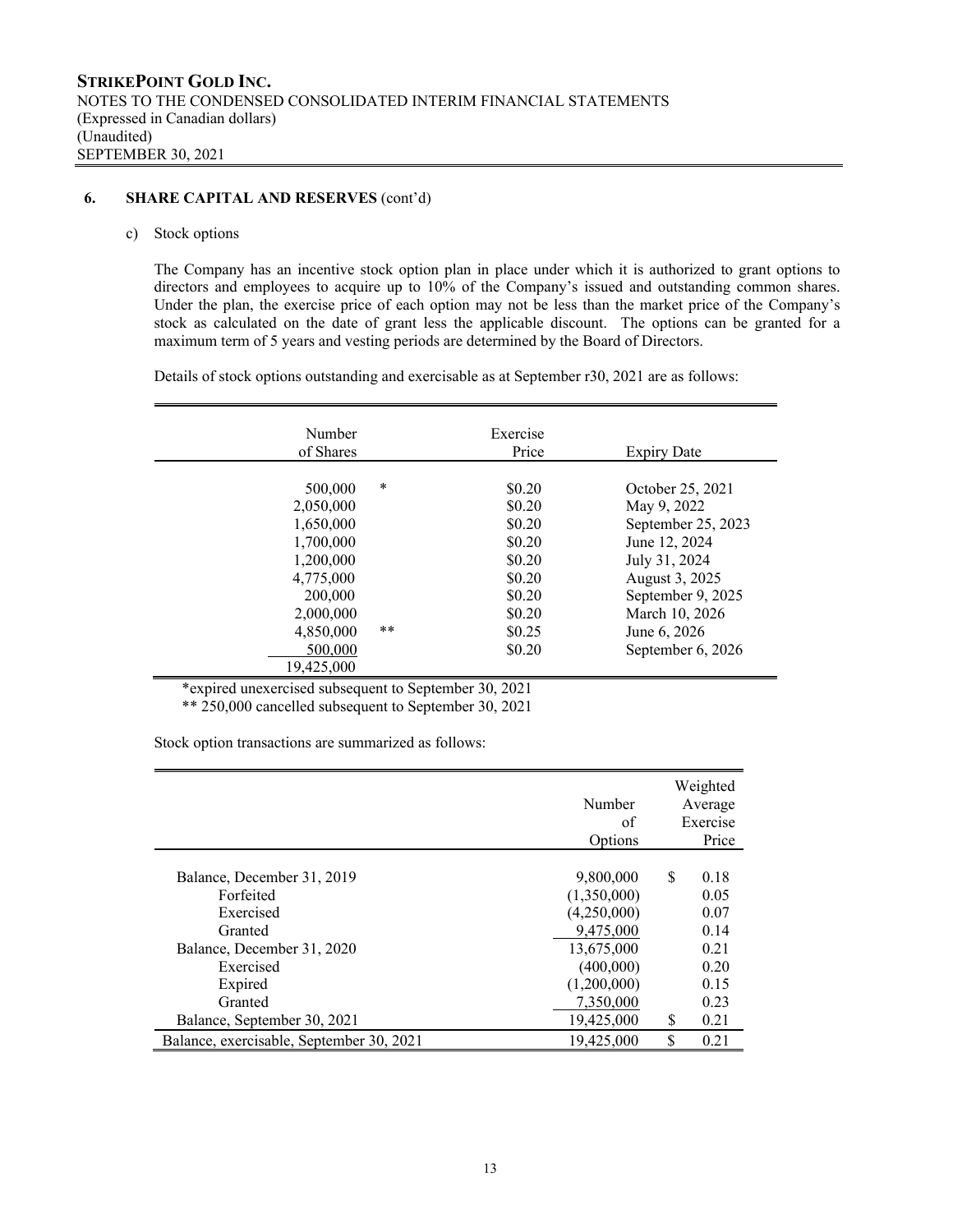d) Share-based payments

During September 2021, the Company granted stock options enabling the holder to acquire up to 500,000 common shares of the Company with a grant date fair value of \$0.20 per share. These stock options have an exercise price of \$0.20 per share, resulting in stock-based payments expense of \$71,806 using the Black-Scholes option pricing model.

During June 2021, the Company granted stock options enabling the holders to acquire up to 4,850,000 common shares of the Company with a grant date fair value of \$0.17 per share. These stock options have an exercise price of \$0.25 per share, resulting in stock-based payments expense of \$841,940 using the Black-Scholes option pricing model.

During March 2021, the Company granted stock options enabling the holder to acquire up to 2,000,000 common shares of the Company with a grant date fair value of \$0.14 per share. These stock options have an exercise price of \$0.20 per share, resulting in stock-based payments expense of \$289,877 using the Black-Scholes option pricing model.

During May 2020, the Company granted stock options enabling the holders to acquire up to 1,400,000 common shares of the Company with a grant date fair value of \$0.035 per share. These stock options have an exercise price of \$0.05 per share, resulting in stock-based payments expense of \$37,543 using the Black-Scholes option pricing model.

During January 2020, the Company granted stock options enabling the holders to acquire up to 2,700,000 common shares of the Company with a grant date fair value of \$0.04 per share. These stock options have an exercise price of \$0.05 per share, resulting in stock-based payments expense of \$89,183 using the Black-Scholes option pricing model.

The Company applies the fair value method using the Black-Scholes option pricing model to account for stock options granted to directors, officers and consultants. The following assumptions were used to calculate the weighted average fair value of the stock options granted during the period:

|                          | 2021     | 2020     |
|--------------------------|----------|----------|
| Risk-free interest rate  | $0.89\%$ | $0.61\%$ |
| Expected life of options | 5 years  | 5 years  |
| Annualized volatility    | 94%      | 118%     |
| Dividend rate            | $0\%$    | $0\%$    |
| Forfeiture rate          | $0\%$    | $0\%$    |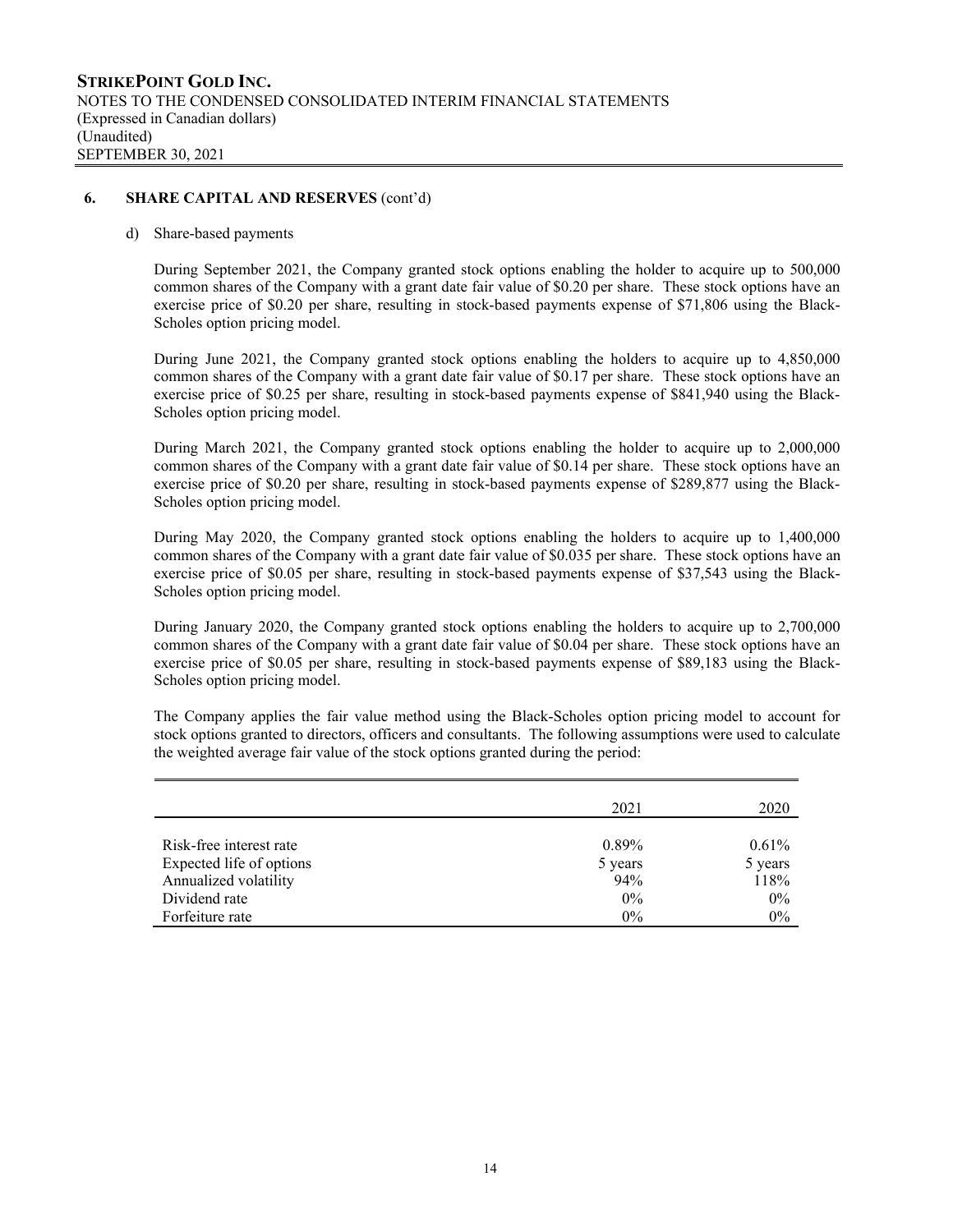# e) Warrants

|                             | Number<br>of<br>Warrants | Weighted<br>Average<br>Exercise<br>Price |
|-----------------------------|--------------------------|------------------------------------------|
| Balance, December 31, 2019  | 37,557,771<br>-S         | 0.23                                     |
| Expired                     | (6,962,500)              | 0.36                                     |
| Exercised                   | (400,000)                | 0.20                                     |
| Issued                      | 43,990,144               | 0.21                                     |
| Balance, December 31, 2020  | 74,185,415<br>- S        | 0.21                                     |
| Exercised                   | (2,898,000)              | 0.20                                     |
| <b>Issued</b>               | 9,997,000                | 0.35                                     |
| Balance, September 30, 2021 | 81,284,415               | 0.23                                     |

Details of warrants outstanding and exercisable as at September 30, 2021 are as follows:

| Number<br>of Shares | Exercise<br>Price | <b>Expiry Date</b> |
|---------------------|-------------------|--------------------|
| 11,531,788          | \$0.20            | April 7, 2022      |
| 15,497,983          | \$0.20            | July 21, 2022      |
| 12,190,000          | \$0.20            | July 22, 2022      |
| 267,500             | \$0.20            | July 30, 2022      |
| 26,752,524          | \$0.25            | October 1, 2022    |
| 5,047,620           | \$0.25            | November 12, 2022  |
| 9,997,000           | \$0.35            | December 30, 2022  |
| 81,284,415          |                   |                    |

# **7. RELATED PARTY TRANSACTIONS**

During the nine months ended September 30, 2021, the Company entered into the following transactions with related parties:

- a) Paid or accrued management fees of \$185,000 (2020 \$155,000) to the CEO of the Company.
- b) Paid or accrued professional fees of \$72,500 (2020 \$58,500) to a company controlled by the Corporate Secretary of the Company.
- c) Paid or accrued geological consulting fees of \$27,000 (2020 \$27,000) to a company controlled by a director of the Company and \$591,710 (2020 - \$273,128) to a company controlled by the Company's vice-president of exploration.
- d) Incurred share-based payment expense of \$607,586 (2020 \$Nil) to directors and officers of the Company.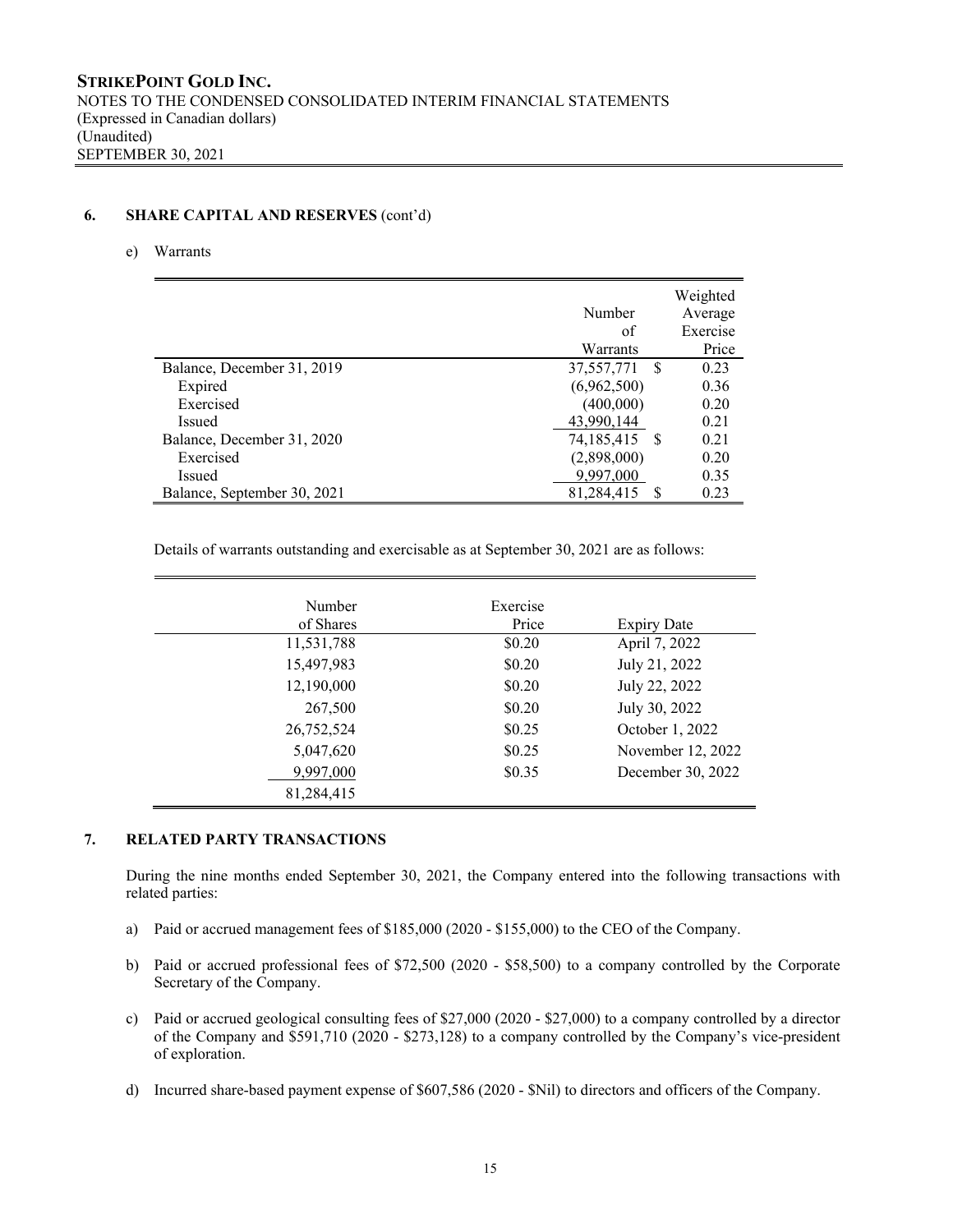# **7. RELATED PARTY TRANSACTIONS** (cont'd)

Key management personnel compensation disclosed above (including senior officers and certain directors of the Company):

|                                         |     | $\mathbf{a}\mathbf{a}$<br>30.<br>September<br>ZUZI | 0.020<br>30<br>sentember<br>ZUZU |                                                    |  |
|-----------------------------------------|-----|----------------------------------------------------|----------------------------------|----------------------------------------------------|--|
| $\sim$<br>short<br>benetits.<br>.t-term | . . | 796<br>$48^\circ$<br>.                             |                                  | $\sim$ $\sim$ $\sim$<br>$\sim$<br><b>ULU . ULU</b> |  |

As at September 30, 2021, accounts payable and accrued liabilities included \$146,816 (December 31, 2020 - \$24,000) due to related parties.

# **8. FINANCIAL INSTRUMENTS AND RISK FACTORS**

# *Fair value*

Financial instruments measured at fair value are classified into one of three levels in the fair value hierarchy according to the relative reliability of the inputs used to estimate the fair values. The three levels of the fair value hierarchy are:

- Level 1 Unadjusted quoted prices in active markets for identical assets or liabilities;
- Level 2 Inputs other than quoted prices that are observable for the asset or liability either directly or indirectly; and
- Level 3 Inputs that are not based on observable market data.

The Company's financial instruments include cash, receivables and accounts payable and accrued liabilities. The carrying value of these financial instruments approximates their fair value. Cash is measured based on Level 1 inputs of the fair value hierarchy.

The following is an analysis of the Company's financial assets measured at fair value as at September 30, 2021 and December 31, 2020:

|                      | As at September 30, 2021 |           |  |                |                            |  |  |
|----------------------|--------------------------|-----------|--|----------------|----------------------------|--|--|
|                      |                          | Level 1   |  | evel 2         | $\epsilon$ evel $\epsilon$ |  |  |
| Cash and equivalents |                          | 6.684.801 |  | $\blacksquare$ | $\overline{\phantom{0}}$   |  |  |

|                      | As at December 31, 2020 |  |                          |  |        |  |  |
|----------------------|-------------------------|--|--------------------------|--|--------|--|--|
|                      | Level 1                 |  | ∟evel 2                  |  | evel 3 |  |  |
| Cash and equivalents | 0,204,87                |  | $\overline{\phantom{a}}$ |  | -      |  |  |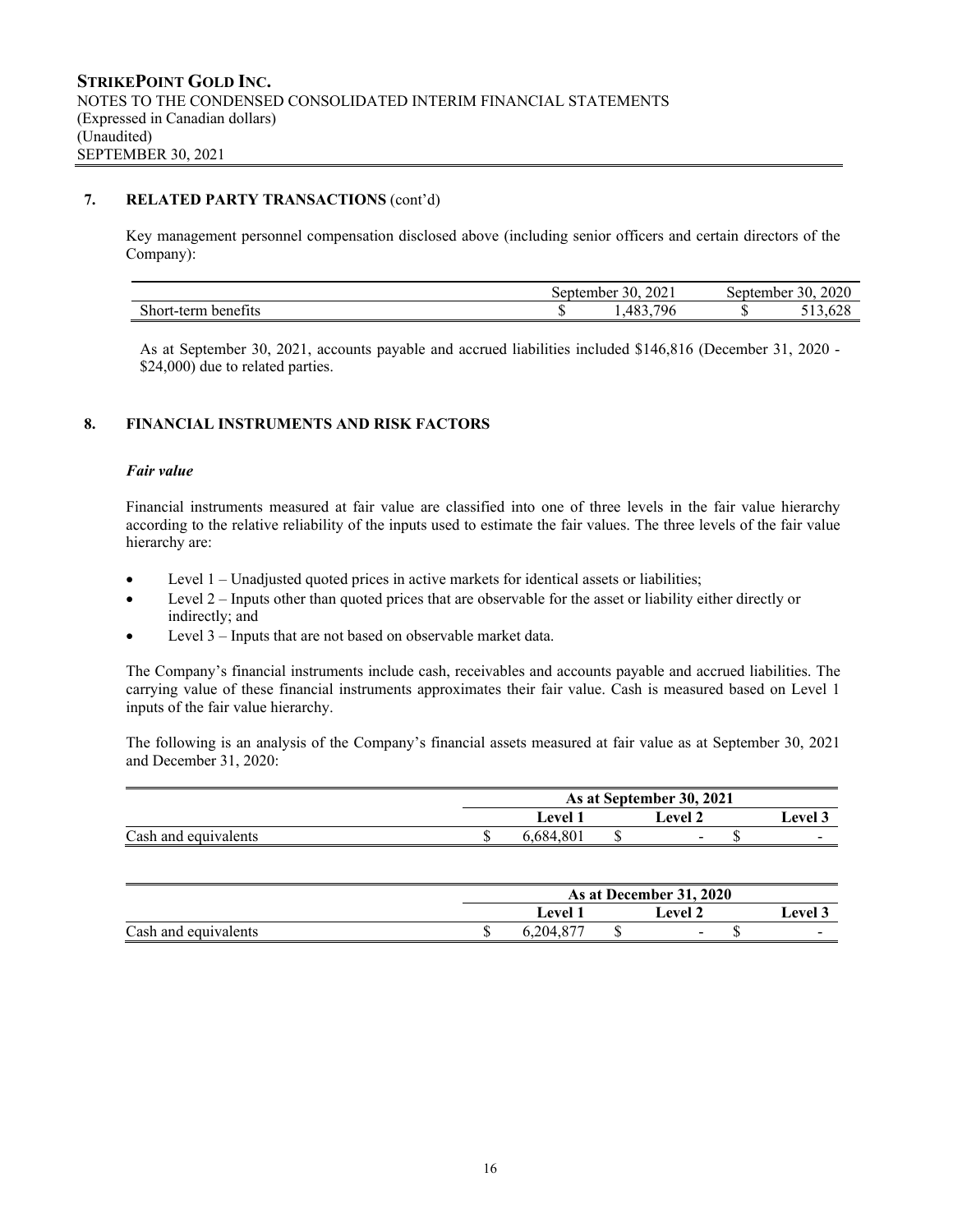# **8. FINANCIAL INSTRUMENTS AND RISK FACTORS** (cont'd)

## *Risk factors*

The Company is exposed in varying degrees to a variety of financial instrument related risks.

## *Credit Risk*

Credit risk is the risk that one party to a financial instrument will fail to discharge an obligation and cause the other party to incur a financial loss. The Company has cash balances but no interest-bearing debt. The bank account is held with a major Canadian bank. As all of the Company's cash and equivalents are held by one bank, there is a concentration of credit risk with the bank. This risk is managed by using a major bank that is a high credit quality financial institution as determined by rating agencies. The Company's secondary exposure to risk is on its receivables. This risk is minimal as receivables consist primarily of refundable government sales taxes.

## *Currency Risk*

Currency risk is the risk that arises from the change in price of one currency against another. The Company operates in Canada and is therefore not exposed to foreign exchange risk arising from transactions denominated in a foreign currency.

## *Interest Rate Risk*

Interest rate risk is the risk due to variability of interest rates. The Company is exposed to interest rate risk on its bank account. The income earned on the bank account is subject to the movements in interest rates. The Company has cash balances and no-interest bearing debt, therefore, interest rate risk is nominal.

## *Liquidity Risk*

Liquidity risk arises through the excess of financial obligations over available financial assets due at any point in time. The Company's objective in managing liquidity risk is to maintain sufficient readily available reserves in order to meet its liquidity requirements at any point in time. The Company achieves this by maintaining sufficient cash balances.

Funding risk is the risk that market conditions will impact the Company's ability to raise capital through equity markets under acceptable terms and conditions. Under current market conditions, both liquidity and funding risk have been assessed as high.